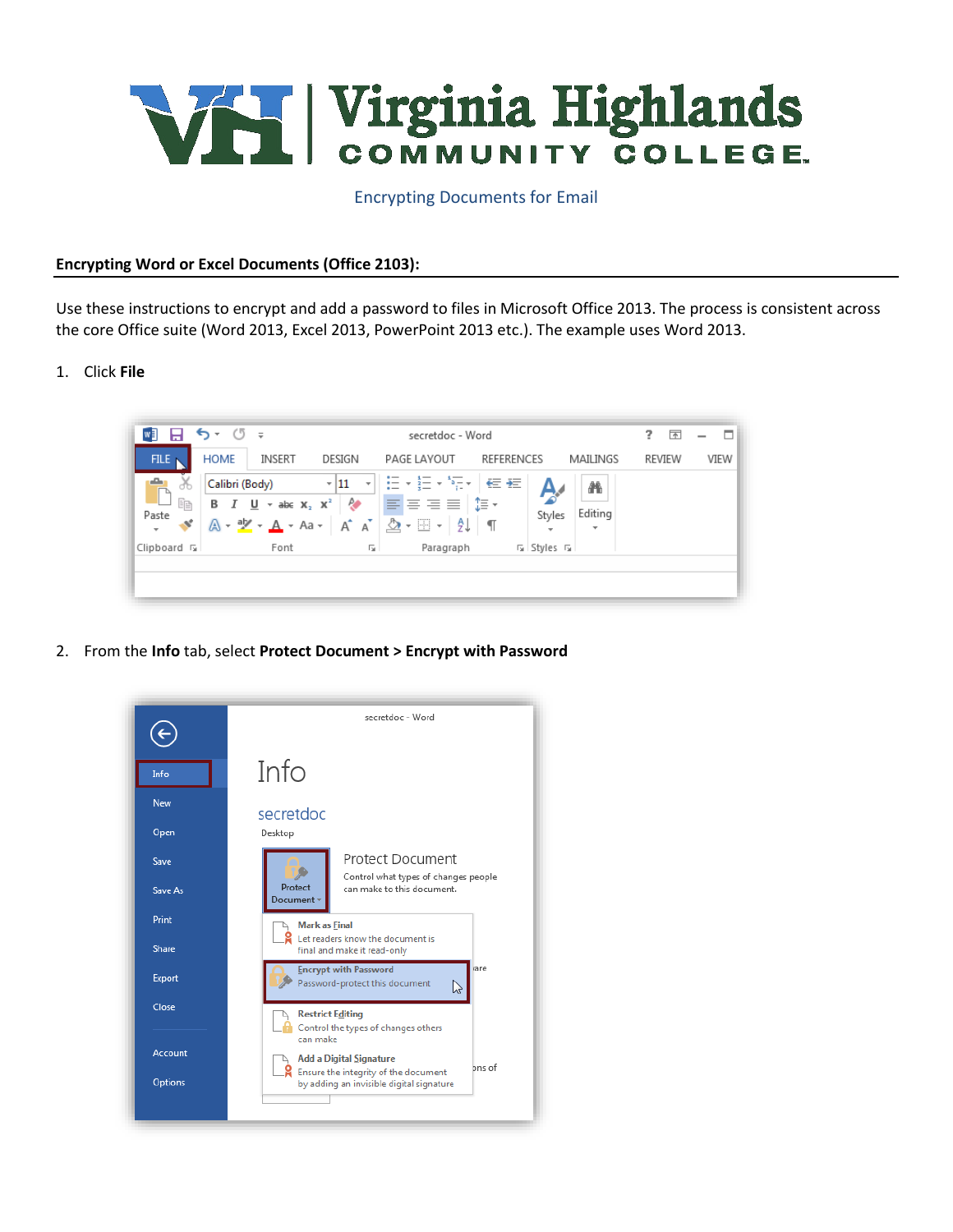3. The Encrypt Document dialog window appears. Type in a strong password and then select **OK**.



4. Re-enter your desired password in the Confirm password window and click **OK**



5. The Info shows the new required permissions.



6. You may now send the encrypted document via email. You will need to provide the password to the intended recipient by phone. Do not send the password with the email.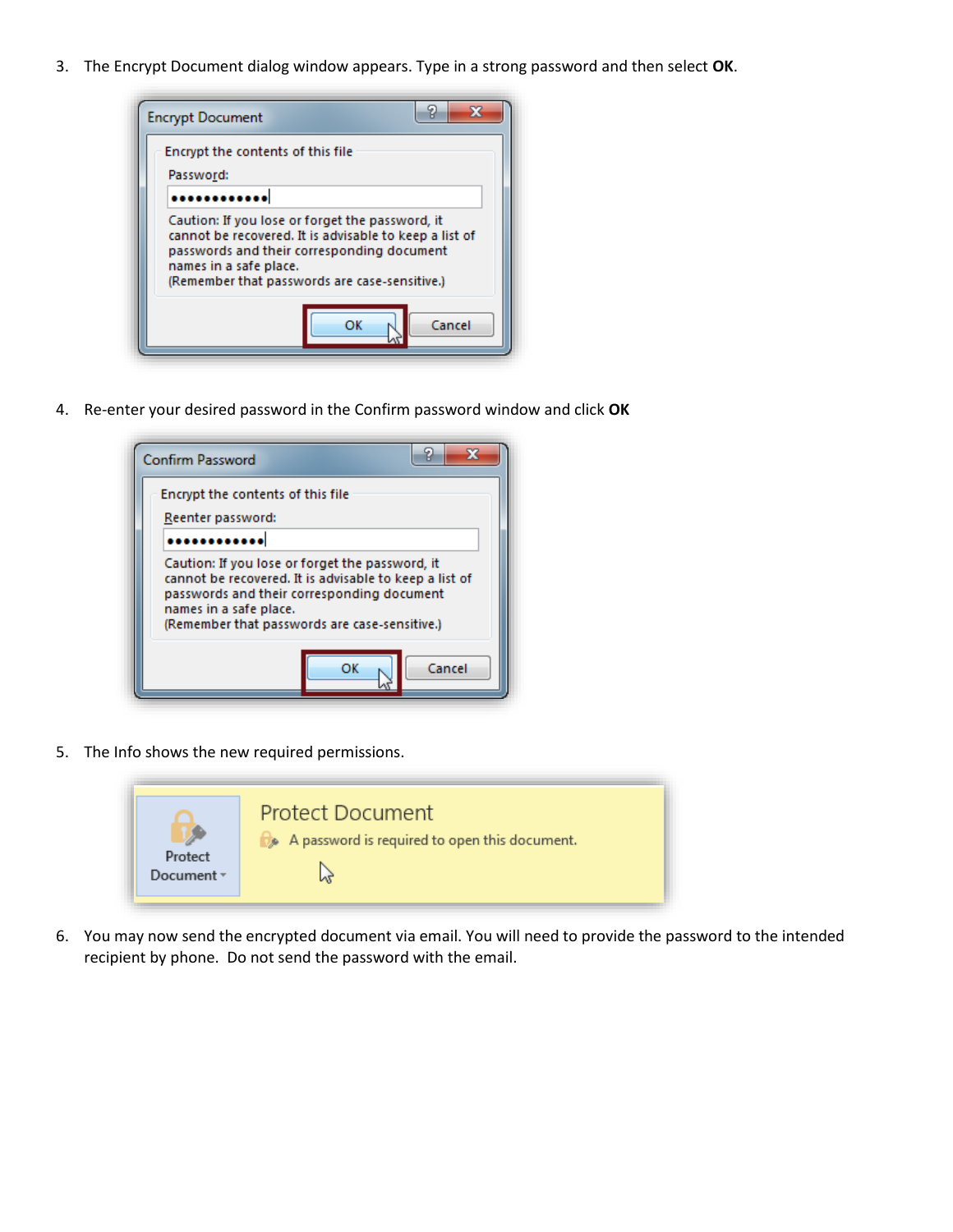Use these instructions to un-encrypt and remove a password to files in Microsoft Office 2013. The process is consistent across the core Office suite (Word 2013, Excel 2013, PowerPoint 2013 etc.). The example uses Word 2013.

- 1. Repeat steps 1-2 of setting a password.
- 2. Select and highlight all contents in the Encrypt Document window, and press **Delete**.

| <b>Encrypt Document</b> |                                                                                                                                                                                                          |    | 9      |
|-------------------------|----------------------------------------------------------------------------------------------------------------------------------------------------------------------------------------------------------|----|--------|
| Password:               | Encrypt the contents of this file                                                                                                                                                                        |    |        |
| names in a safe place.  | Caution: If you lose or forget the password, it<br>cannot be recovered. It is advisable to keep a list of<br>passwords and their corresponding document<br>(Remember that passwords are case-sensitive.) |    |        |
|                         |                                                                                                                                                                                                          | ОΚ | Cancel |

3. The Info shows the removal of permissions, indicating the document is not protected.



**Note:** for shared documents; explore the **Restrict Editing** features under **Protect Document**.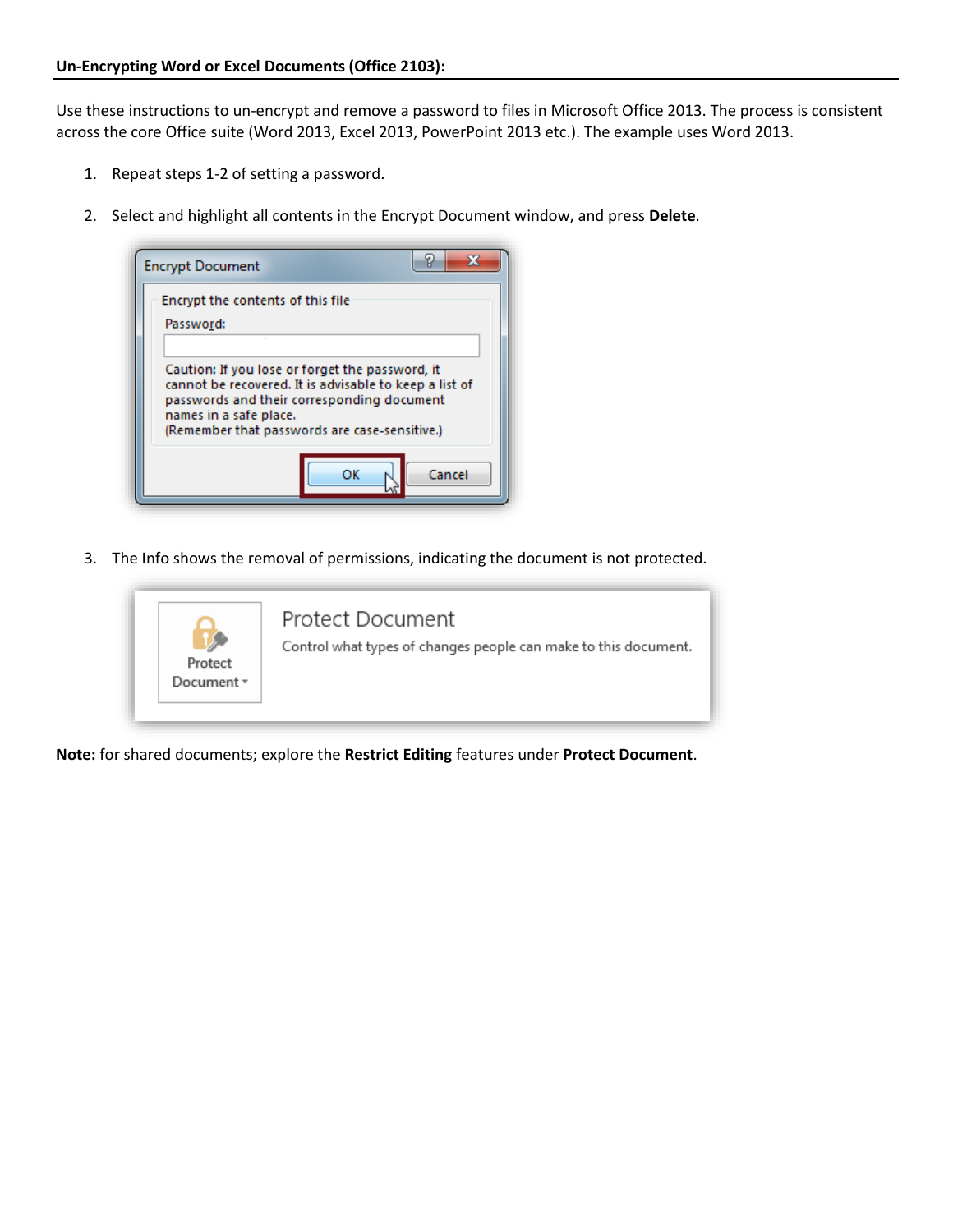## **Encrypting PDF files:**

Use these instructions to encrypt and add a password to most PDF formatted files:

1. Click File at the top of the page:



 $2.$ 2. Next click Properties, go to the Security tab. Pull down the arrow by Security Methods and choose Password Security. If the Security Method is greyed out you will not be able to encrypt the document.

| Description Security                 | Fonts<br>Initial View   Custom   Advanced                                                                                                              |                 |
|--------------------------------------|--------------------------------------------------------------------------------------------------------------------------------------------------------|-----------------|
| <b>Document Security</b>             |                                                                                                                                                        |                 |
|                                      | The document's Security Method restricts what can be done to the document. To remove security<br>restrictions, set the Security Method to No Security. |                 |
| Security Method:                     | No Security                                                                                                                                            | Change Settings |
|                                      | <b>No Security</b>                                                                                                                                     |                 |
| Can be Opened by:                    | <b>Password Security</b>                                                                                                                               | Show Details    |
|                                      | Certificate Security<br>Adobe Experience Manager Document Security                                                                                     |                 |
|                                      |                                                                                                                                                        |                 |
| <b>Document Restrictions Summary</b> |                                                                                                                                                        |                 |
|                                      |                                                                                                                                                        |                 |
|                                      | Printing: Allowed                                                                                                                                      |                 |
|                                      | Changing the Document: Allowed                                                                                                                         |                 |
|                                      | Document Assembly: Allowed                                                                                                                             |                 |
|                                      | Content Copying: Allowed                                                                                                                               |                 |
|                                      | Content Copying for Accessibility: Allowed                                                                                                             |                 |
|                                      |                                                                                                                                                        |                 |
|                                      | Page Extraction: Allowed                                                                                                                               |                 |
|                                      | Commenting: Allowed                                                                                                                                    |                 |
|                                      | Filling of form fields: Allowed                                                                                                                        |                 |
|                                      | Signing: Allowed                                                                                                                                       |                 |
|                                      | Creation of Template Pages: Allowed                                                                                                                    |                 |
|                                      |                                                                                                                                                        |                 |
|                                      |                                                                                                                                                        |                 |
|                                      |                                                                                                                                                        |                 |
|                                      |                                                                                                                                                        |                 |